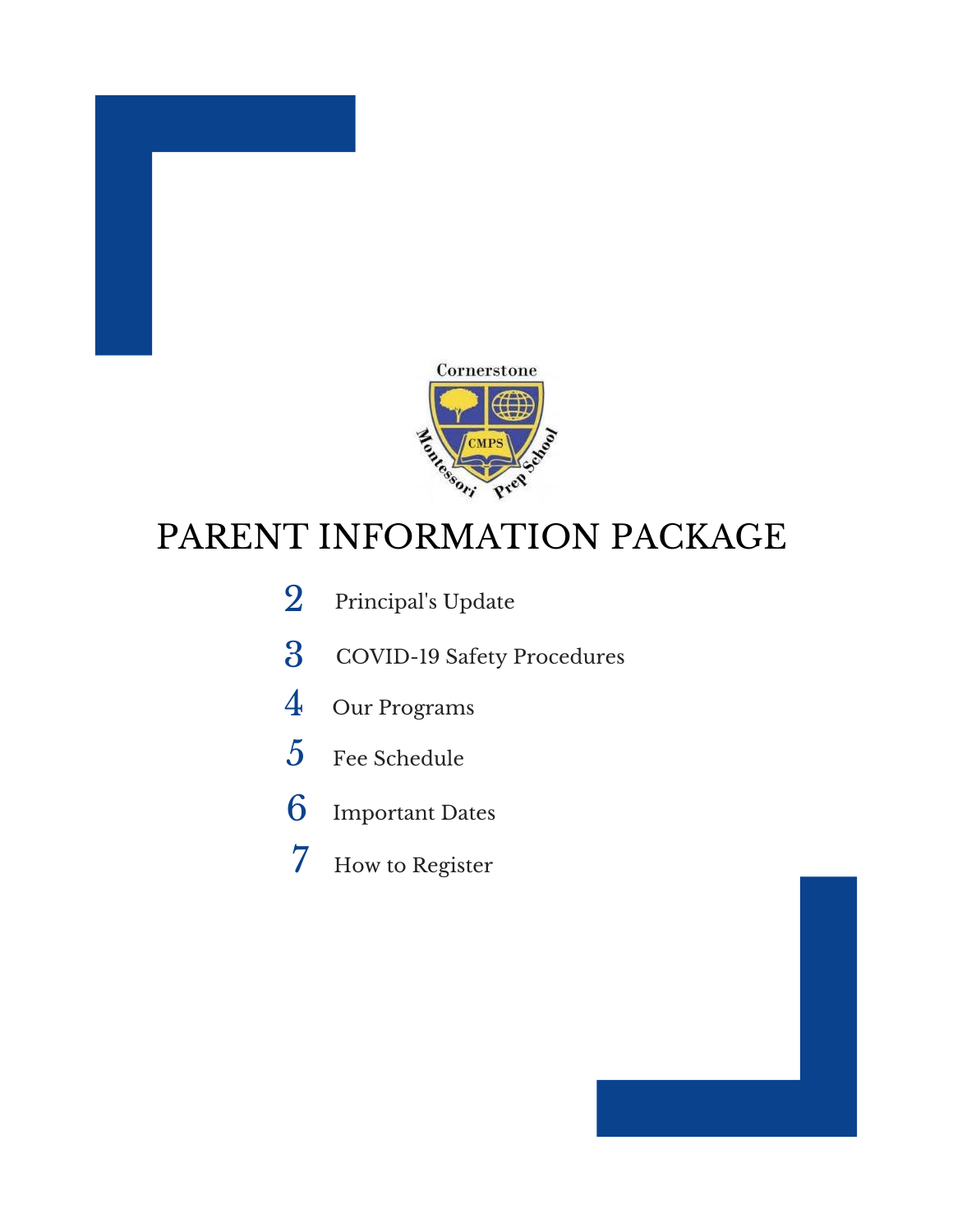## CORNERSTONE MONTESSORI PREP Inspiring possibilities.

#### **Dear Parents,**

We are thrilled to re-open our school doors this September. Here's what you can expect:

- all students from Toddler to Grade 8 can be safely accommodated onsite every day;
- $\bullet$  enhanced health and safety protocols in place (details on the next page); and
- 100% remote learning if there is another forced school closure.

Regardless if you are joining us in person or online, you can continue to experience our enriched curriculum which provides more instructional hours than required by the Ministry of Education. We are also adding the following components beginning this year:

- $\bullet$  financial literacy training beginning in SK to Grade 12;
- accelerated math and numeracy skills through the Singapore (SK Gr 4) and Saxon (Gr 5-8) math curriculum programs; and
- STEM and critical thinking skills.

I look forward to seeing you this Fall. Please be sure to secure your spot as we have limited spaces available.

**Warm regards,**

**Dr. Stephanie Ling Principal**

Cornerstone Montessori Prep School 177 Beverley Street, Toronto, ON, M5T 1Y7

> Email: registrar@cornerstoneprep.ca Web: www.cornerstoneprep.ca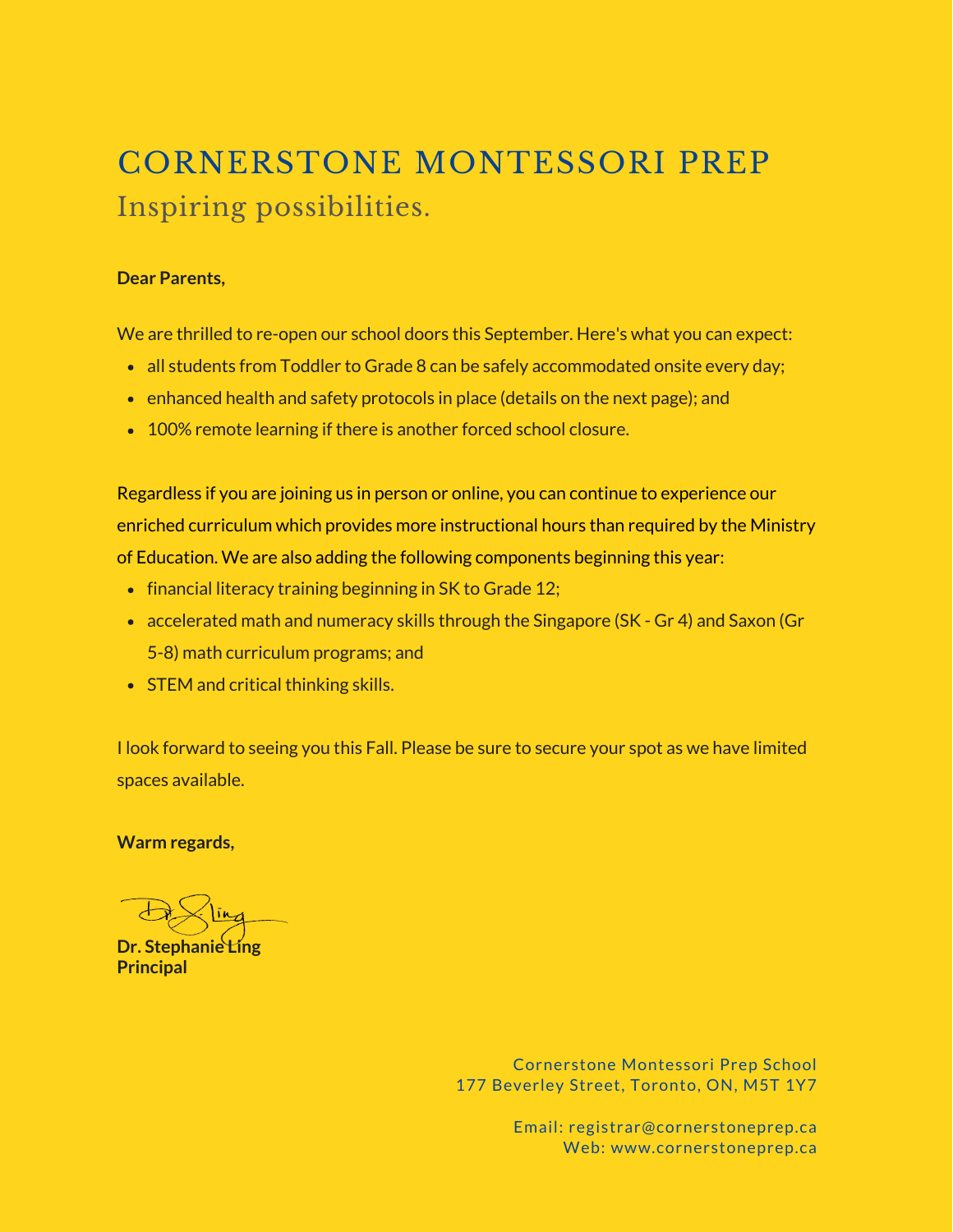# COVID-19 SAFETY PROCEDURES

We are committed to keeping staff and students safe. Our safety procedures have been developed based on Ministry of Education and Public Health guidance.

## **Masks required.**

Masks are required in common areas for all students Grade 1 and older.

*Two reusablecloth masks will be provided to every student.*



## **Daily screenings.**

Temperature checks and screenings will be conducted multiple times throughout the day and as needed.



## **Cohorts.**

Students will remain with their cohort for whole day for all subjects. Specialty subjects will be taught via video conference in the classroom. There will be no mixing of cohorts.



## **Scheduled drop offs and pick ups.**

To maintain physical distancing, all drop offs and pick ups will be scheduled. No visitors or parents will be allowed inside the school.



## **Hand hygiene.**

All students will wash their hands upon arrival and regularly throughout the day.



## **Sanitization.**

Common areas will be cleaned and disinfected in between classes. All spaces will be cleaned and disinfected nightly.



## **Protocols & Training.**

Safety rules will be displayed throughout the building. Parents and staff will be required to acknowledge that they have read and understood them. Training will be provided.

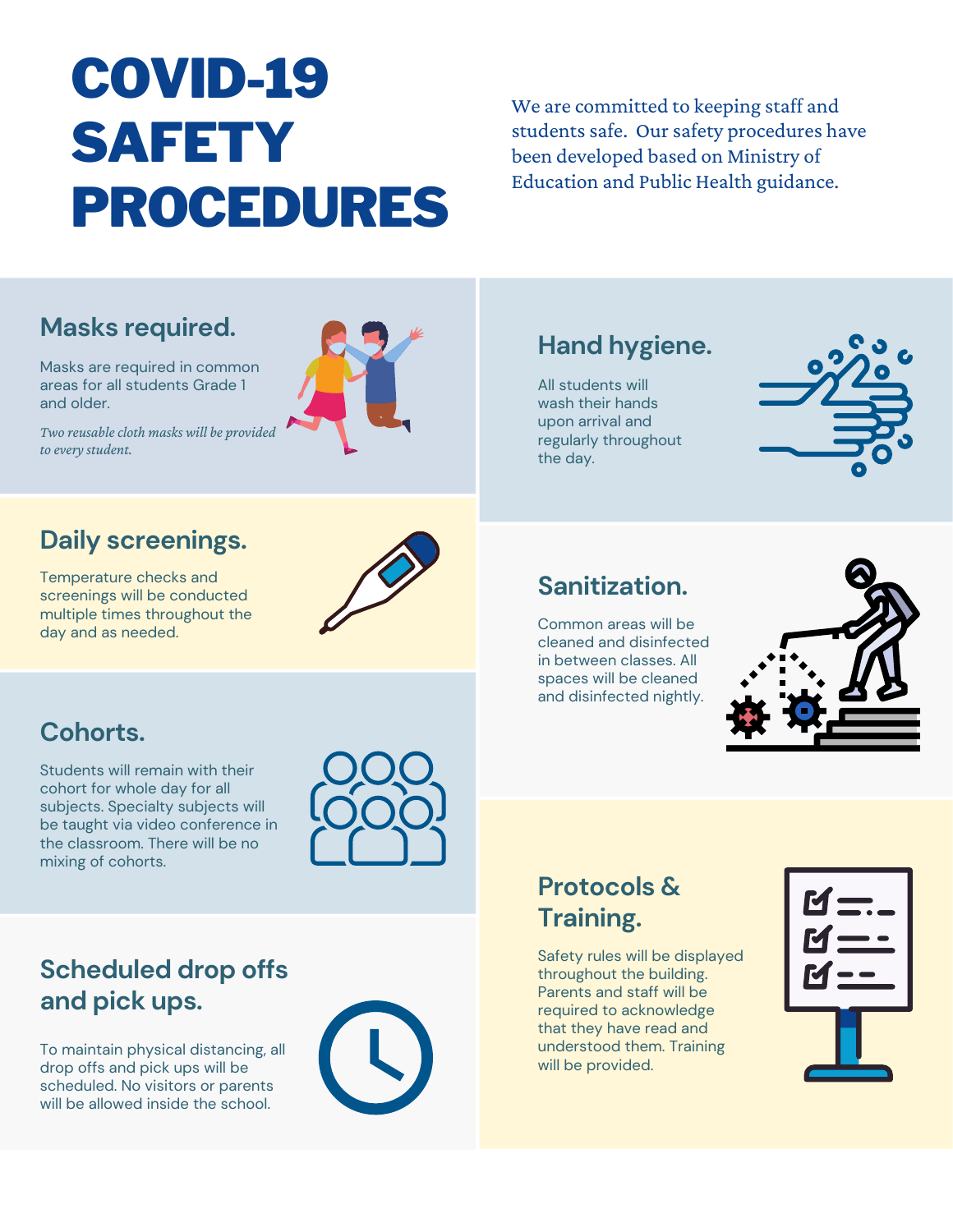# OUR PROGRAMS

## TODDLER - HIGH SCHOOL

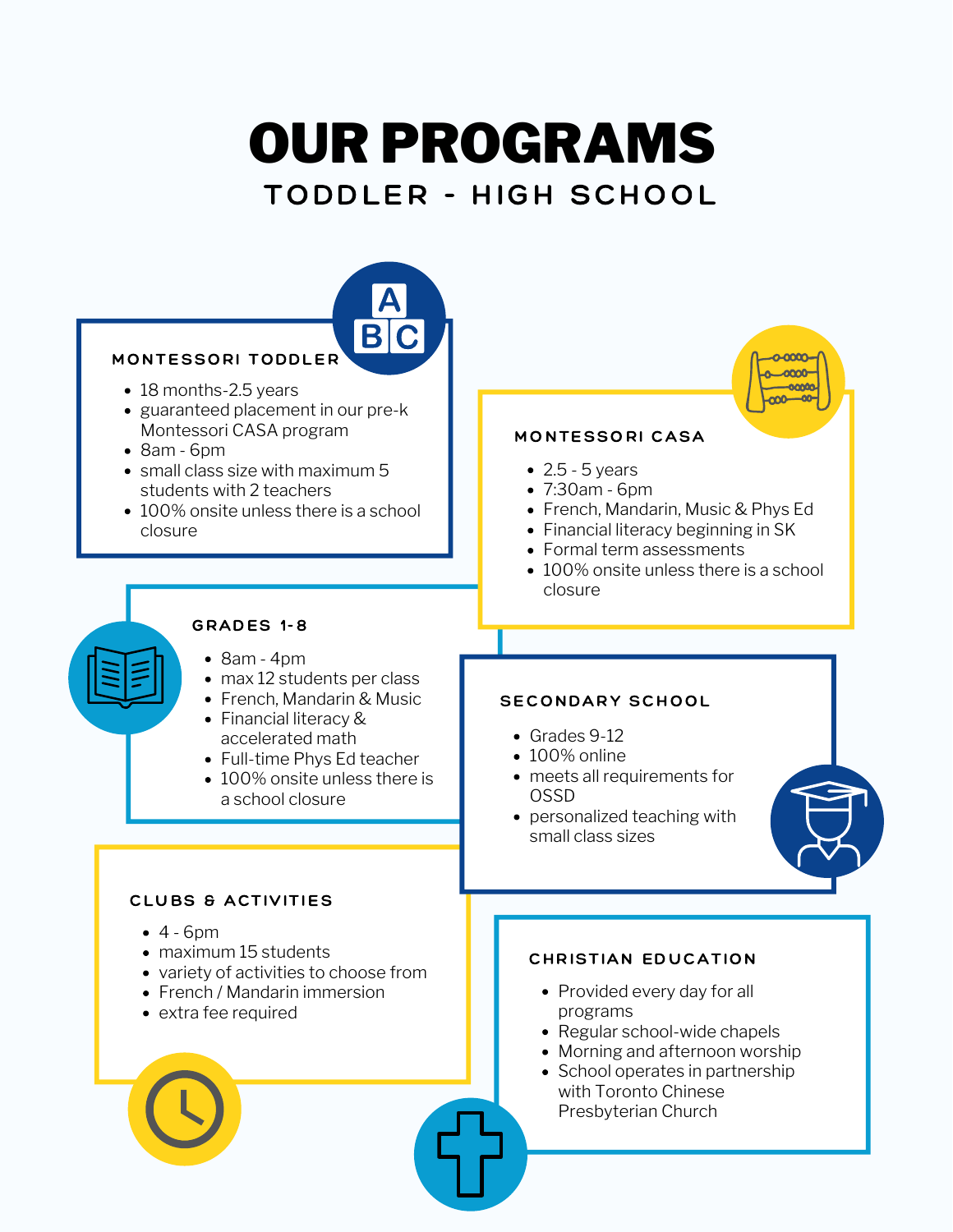# FEE SCHEDULE 2020-2021

| Program            | <b>Tuition</b> | <b>Meals</b> | COVID <sub>19</sub> | <b>Total Monthly</b><br>Fee | <b>Admin &amp; Books</b> | <b>Total Annual</b><br><b>Fee</b> |
|--------------------|----------------|--------------|---------------------|-----------------------------|--------------------------|-----------------------------------|
| <b>Toddler</b>     | \$1,800        | \$50         | \$50                | \$1,900                     | \$100                    | \$19,100                          |
| CASA 1 (pre-K)     | \$1,375        | \$150        | \$50                | \$1,575                     | \$185                    | \$15,935                          |
| CASA 2 (JK)        | \$1,375        | \$150        | \$50                | \$1,575                     | \$380                    | \$16,130                          |
| CASA 3 (SK)        | \$1,375        | \$150        | \$50                | \$1,575                     | \$380                    | \$16,130                          |
| Grades 1-2         | \$1,375        | \$150        | \$50                | \$1,575                     | \$450                    | \$16,200                          |
| Grades 3-4         | \$1,375        | \$150        | \$50                | \$1,575                     | \$480                    | \$16,230                          |
| Grades 5-6         | \$1,375        | \$150        | \$50                | \$1,575                     | \$550                    | \$16,300                          |
| Grades 7-8         | \$1,375        | \$150        | \$50                | \$1,575                     | \$550                    | \$16,300                          |
| <b>High School</b> | \$1,375        | \$0          | \$0                 | \$1,375                     | \$550                    | \$14,300                          |

#### MEALS PROGRAM

- Participation in the meals program is mandatory. All meals are prepared fresh on-site.
- Toddler & CASA program includes lunch + 2 snacks
- Grades 1-8 includes lunch only. Students are allowed to bring their own school-safe snacks.
- Please share any dietary restrictions at time of registration.

#### COVID-19 FEE

- Pass-through fee to help cover the costs of additional health and safety protocols
- This fee will be removed once the pandemic is over

### CLUBS & ACTIVITIES

- Available Monday-Friday, 4-6pm
- \$65 per club per month (1 day / week) or \$200 for all clubs per month (5 days/week)

### PAYMENT TERMS & OPTIONS

- Tuition deposit required to reserve your spot: Admin & Books + one month's fee
- Pay Total Annual Fee by September 1 and receive 3% discount
- Pay fees by Term (September 1, January 1, April 1) and receive 2% discount
- Pre-authorized debit, e-transfer, credit card and post-dated cheques accepted

### FINANCIAL ASSISTANCE

- Available based on financial need, designed to assist families who share our educational values but are unable to meet the full financial commitments
- Requires an independent assessment through Apple Financial Services that provides us with a confidential analysis of your ability to contribute to your child's education
- There is an application fee of \$120. Please go to [https://www.applefinancialservices.ca/instructions/to\\_apply](https://www.applefinancialservices.ca/instructions/to_apply) to begin your application.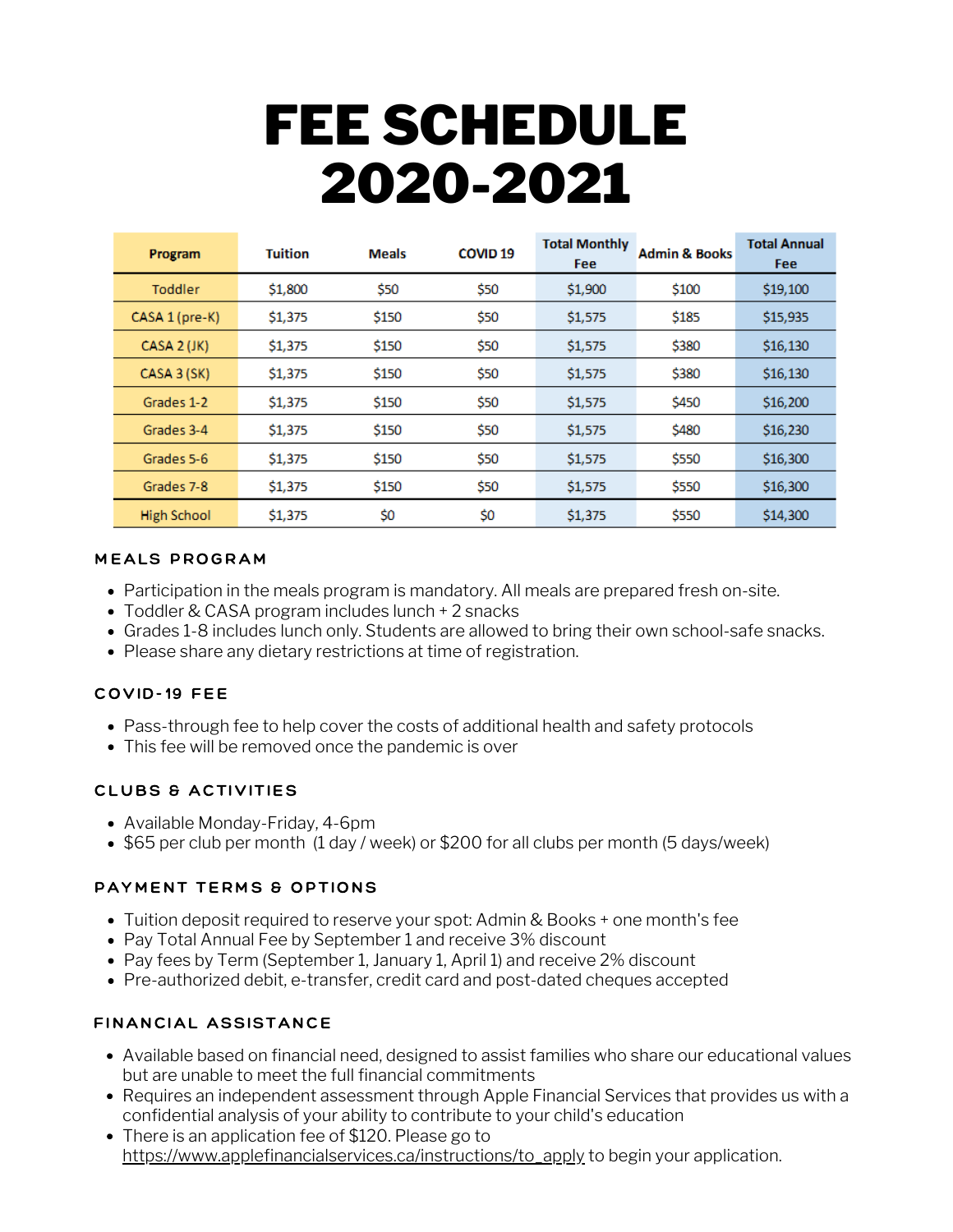## IMPORTANT DATES 2020-2021

## September

First day of school 8

## **October**

Thanksgiving Day - School closed 12

## November

Term 1 Examinations 2-6

## December

Last day of school 18



*Beginning on the first day of school, all students from Toddler to High School are required to be in uniform every day, whether attending in person or online*

*Register with [InSchoolwear](https://inschoolwear.com/) (school code = COMS) to shop online or book an appointment to visit their store.*

*Uniform requirements can be found on our [website](http://cornerstoneprep.ca/uniform_requirements).*

## **January**

First day of school 4

## **February**

Family Day - School closed 15

## March

- Term 2 Examinations 8-12
- 15-19 March Break

## April

- Good Friday School closed 2
- Easter Monday School closed 5

### **May**

Victoria Day - school closed 24

## **June**

- Term 3 Examinations Comprehensives 8-14
- Term 3 Examinations Ancillaries 17-23
- Last day of school Grades 7-12 23
- Last day of school Toddler-Grade 6 25